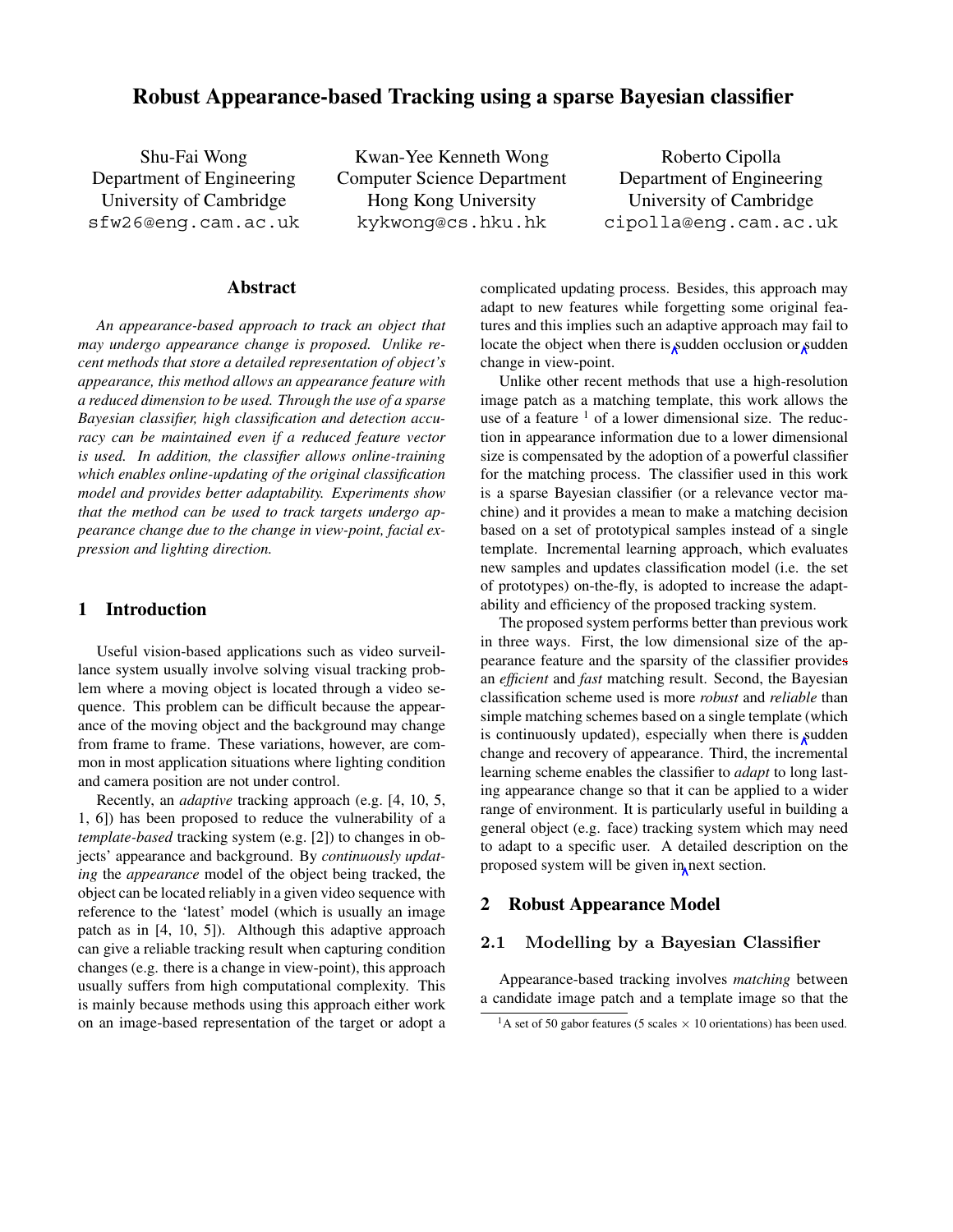likelihood of a predicted location can be estimated and this matching process can be done by a *classifier*. In this work, a sparse Bayesian classifier or relevance vector machine (RVM) [7] is used as the classifier to give the *probability* of an image patch contains the target.

RVM has been exploited in visual tracking in recent research [9]. In their work, RVM was used as a regressor which infers the best location of the target given an image patch. In other words, RVM was used to model the association between an image patch and the location parameter(s). In this work, RVM is used as a classifier to *model* the *appearance* of the target without directly predicting the best location. The location prediction is done separately. The advantage of this usage of RVM is that the probability value given by the classifier can be used in high-level inference tasks such as object identification. In the proposed system, this probability value is used to determine the necessity of model updating so that the frequency of updating tasks can be reduced.

RVM classifier is a simple *binary classifier* and is used to *discriminate* between target image patches and background image patches in this work. Consider a training set that consists of  $N$  appearance feature vectors (e.g. pixel intensities of an image patch) and their corresponding labels (i.e. target class and background class),  $\{x_n, t_n\}_{n=1}^N$ . The problem of learning a binary RVM classifier can be expressed as that of learning a function f so that the input feature  $\mathbf{x}_n$  will map onto their correct classification label  $t_n$  and the probability of  $\mathbf{x}_n$  is classified as the target class (where  $t_n = 1$ ) equals to  $\sigma(y_n)=1/(1 + e^{-y_n})$ where  $y_n = f(\mathbf{x_n})$ . The function f can be written as a sparse model where  $M \ll N$  [7]:

$$
f(\mathbf{x_n}) = \sum_{m=1}^{M} \omega_m \phi_m(\mathbf{x_n}) + \omega_0 \tag{1}
$$

where  $\omega = (\omega_0, \dots \omega_M)^T$  are the weights and  $\phi_m(\mathbf{x}_n)$  $K(\mathbf{x}_n, \mathbf{x}_m)$  with  $K(\cdot, \cdot)$  a positive definite kernel function (where Gaussian Kernel is used in the proposed system) and  $\mathbf{x}_{\mathbf{m}}$  a prototype (or a relevance vector) from the training set. Under the RVM framework where hyperparameters  $\alpha = {\alpha_0, ..., \alpha_M}$  are introduced, learning f from the training data means inferring  $\omega$  from the data  $\mathbf{t} = \{t_1, ..., t_N\}$ such that the posterior probability over the weights,  $p(\omega)$ **t**,  $\alpha$ ), is maximised. Given **A** = diag( $\alpha_0, \alpha_1, ..., \alpha_N$ ),  $\mathbf{B}_{nn} = \sigma \{y_n\}$ [1 –  $\sigma \{y_n\}$ ] and  $\Phi$  is the  $N \times (N+1)$ design matrix, the optimal values of the weights can be estimated by using an iterative procedure [7], where the inverse of a Hessian matrix at 'most probable' weight  $(\omega_{MP})$ ,  $\nabla \nabla \log p(\mathbf{t}, \omega \mid \alpha)|_{w_{MP}} = -(\mathbf{\Phi}^T \mathbf{B} \mathbf{\Phi} + \mathbf{A})$  have to be computed for a current, fixed values of  $\alpha$  at each loop. The computed for a current, fixed values of  $\alpha$  at each loop. The values of  $\alpha$  can be inferred from the training data such that the marginal likelihood  $p(\mathbf{t} \mid \alpha)$  is maximised. The iterative procedure for estimating  $\omega$  and  $\alpha$  is repeated until some suitable convergence criteria are satisfied.

In a *batch-learning* approach, all training examples will be considered as relevance vectors at the initial stage and the irrelevance vectors will be 'pruned' after re-evaluation of  $\alpha$ in each iteration. In other words, every  $\alpha_i$  has a finite value at the beginning and the Hessian matrix to be computed in each estimation loop has a size of  $(N+1)\times(N+1)$  initially, where  $N$  is the number of training samples. Since inversion of Hessian matrices is involved in the learning algorithm, the overall training complexity is  $O(N^3)$ . This implies that if the initial sample size is huge, the learning algorithm may take a long time to converge.

#### **2.2 Incremental Training Scheme**

According to [8], we can also start with an initially small model and sequentially 'add' relevance vectors to increase the marginal likelihood. Considering the marginal likelihood, or equivalently, its logarithm  $\mathcal{L}(\alpha)$ :

$$
\mathcal{L}(\alpha) = \log p(\mathbf{t} \mid \alpha) = -\frac{1}{2} [N \log 2\pi + \log |\mathbf{C}| + \mathbf{t}^T \mathbf{C}^{-1} \mathbf{t}]
$$
\n(2)

with  $C = B^{-1} + \Phi A^{-1} \Phi^{T}$ . From the analysis given  $\sum_{m\neq i} \alpha_m^{-1} \phi_m \phi_m^T + \alpha_i^{-1} \phi_i \phi_i^T = \mathbf{C}_{-i} + \alpha_i^{-1} \phi_i \phi_i^T$ , where  $\mathbf{C}_{-i}$  is  $\mathbf{C}_{-i}$  without basis vector  $i = \mathcal{C}(\alpha)$  can be therefore in [8], **C** can be rewritten in this way:  $C = B^{-1}$  +  $\overline{\mathbf{C}}_{-i}$  is  $\overline{\mathbf{C}}$  without basis vector *i.*  $\mathcal{L}(\alpha)$  can be therefore rewritten as:

$$
\mathcal{L}(\alpha) = \mathcal{L}(\alpha_{-i}) + \frac{1}{2} [\log \alpha_i - \log(\alpha_i + s_i) + \frac{q_i^2}{\alpha_i + s_i}] \tag{3}
$$

where  $s_i = \phi_i^T \mathbf{C}_{-i}^{-1} \phi_i$  and  $q_i = \phi_i^T \mathbf{C}_{-i}^{-1} \mathbf{t}$ . From [8], esti-<br>mation of  $\alpha$  which gives maximum value of marginal likemation of  $\alpha$ , which gives maximum value of marginal likelihood, can be computed directly from:

$$
\alpha_i = \frac{s_i^2}{q_i^2 - s_i}, \quad \text{if} \quad q_i^2 > s_i, \n\alpha_i = \infty, \quad \text{if} \quad q_i^2 \le s_i,
$$
\n(4)

The implication of this evaluation method for  $\alpha$  is that we can make discrete changes to the model while we are guaranteed to increase the marginal likelihood. This means we can start from an initially small model and test the 'relevance' of each new input vector  $i$  sequentially. When vector *i* is in the model (i.e.  $\alpha_i < \infty$ ) but  $q_i^2 \leq s_i$ , then vector *i* should be removed (i.e.  $\alpha_i$  set to  $\infty$ ); When vector *i* is not in the model (i.e.  $\alpha_i = \infty$ ) and  $q_i^2 > s_i$ , vector *i* should be added (i.e.  $\alpha_i$  set to a certain optimal value). Classification added (i.e.  $\alpha_i$  set to a certain optimal value). Classification model is thus *built incrementally*.

By adopting this incremental training approach, computational complexity is  $O(M^3)$  where M is the number of relevance vectors and  $M \ll N$ . In other words, the training time can be reduced dramatically. In addition, this learning approach allows any new input to be evaluated on the fly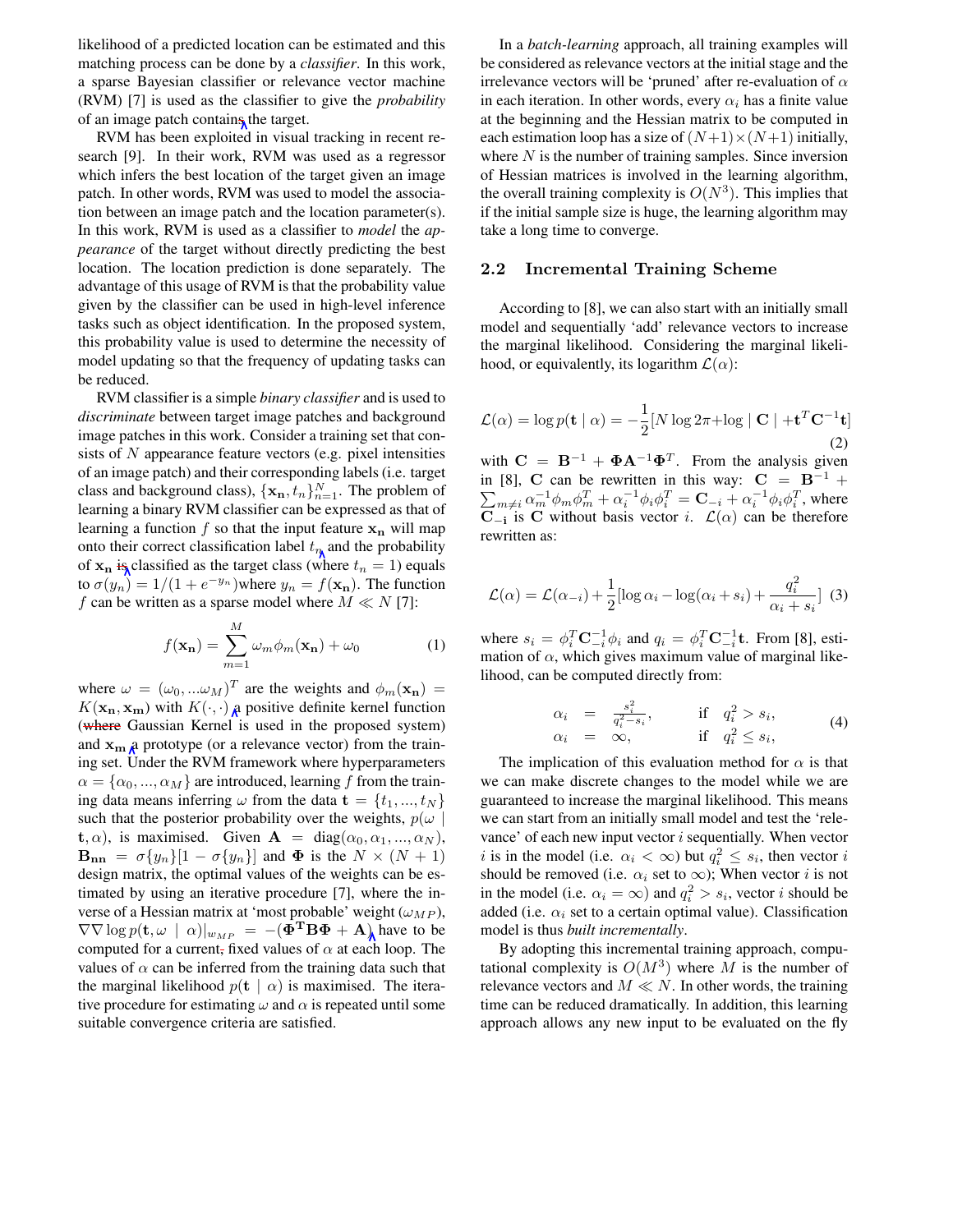and to be added to the model if certain criteria are fulfilled. This property can be used to develop an adaptive tracking system where online updating of a classification model is needed. The full tracking algorithm will be presented in next section.

# **3 Probabilistic Tracking**

#### **3.1 Probabilistic Model**

In this work, we adopt a *stochastic* tracking approach where a particle filter is used to predict the best location of the target from previous observations. The stochastic approach is chosen because it allows probabilistic analysis based on multiple hypotheses and therefore gives a more robust and reliable result.

Under this approach, visual tracking can be formulated as inferring a motion state  $\theta_t$  from a series of noisy observations (or raw images)  $I_{1:t} = \{I_1, ..., I_t\}$ . The state variable used in this work describes the location and the scale of a bounding box  $(B_t)$  containing the target and the variable consists of four components: (C*x,t*, C*y,t*) representing the centre position of  $B_t$ ,  $r_t$  representing the rotation angle of  $B_t$ , and  $s_t$  representing the scaling factor of  $B_t$ . Given a captured image or an observation, I*t*, and the bounding box,  $B_t$ , with a certain state,  $\theta_t$ , a cropped image,  $x_t$ , containing the target can be obtained and this image is used to represent the observed appearance of the target in this work.

In the above context, the motion state is a hidden variable (i.e. a variable we want to estimate) while the observations are measurable variables. At each time frame  $t$ , a motion state  $\theta_t$  is associated with an observation  $I_t$  and this motion state is a state transition result from a previous motion  $\theta_{t-1}$ . Therefore, the inference task can be considered as finding a certain state,  $\theta_t$ , such that  $p(\theta_t | I_{1:t})$  is maximised and this probabilistic term can be expanded using Bayes' rule:

$$
p(\theta_t | I_{1:t}) \propto p(I_t | \theta_t) \int p(\theta_t | \theta_{t-1}) p(\theta_{t-1} | I_{1:t-1}) d\theta_{t-1}
$$
\n(5)

In other words, the inference problem can now be tackled by estimating an observation likelihood term (i.e. observation model),  $p(I_t | \theta_t)$ , and a state transition term (i.e. dynamic model),  $p(\theta_t | \theta_{t-1})$  at each time frame. Particle filter or CONDENSATION algorithm [3] can be applied to perform the estimation from frame to frame.

In this work, a particle filter is used to approximate the posterior distribution,  $p(\theta_t | I_{1:t})$ , by a set of weighted particles,  $S_t = \{\theta_t^{(j)}, \gamma_t^{(j)}\} \frac{J}{J} = \text{th} \sum_{j=1}^J \gamma_t^{(j)} = 1$ . In a cer-<br>tain time frame  $t-1$ ,  $S_t$ , is properly weighted with respect tain time frame  $t-1$ ,  $S_t-1$  is properly weighted with respect<br>to  $x(t) = |t-1|$ , Attima t, at the complex  $[(0^{(j)})]_t$ to  $p(\theta_{t-1} | I_{1:t-1})$ . At time t, state samples,  $\{\theta_{t-1}^{(j)}\}_{j=1}^J$ , are drawn from the particle set. Such and each sample is propdrawn from the particle set, <sup>S</sup>*<sup>t</sup>*−<sup>1</sup>, and each sample is propagated from  $\theta_{t-1}^{(j)}$  to  $\theta_t^{(j)}$  with a probability of  $p(\theta_t | \theta_{t-1})$ .

By verifying the likelihood of each sample state using the observation model,  $p(I_t | \theta_t)$ , the posterior probability at time  $t$  is updated and a new particle set is weighted again using the updated posterior. The whole process repeats for coming time frames.

To simplify the inference task, the dynamic model used,  $p(\theta_t | \theta_{t-1})$ , is modelled as a Gaussian distribution with Covariance Ψ:

$$
p(\theta_t \mid \theta_{t-1}) = \mathcal{N}(\theta_t; \theta_{t-1}, \Psi)
$$
\n(6)

# **3.2 Observation Model and Appearance Update**

The main usage of the observation model is to compute the likelihood of a certain motion state,  $\theta_t$ . As explained previously, given an observation,  $I_t$ , and a bounding box,  $B_t$ , with a certain state,  $\theta_t$ , a cropped image,  $x_t$ , can be obtained. By using a pre-stored appearance model, the likelihood of the motion state can be *approximated* by a matching score between the cropped image,  $x_t$ , and a template image from the appearance model. In this work, the matching score is obtained by using the sparse Bayesian classifier (or RVM classifier) described in Section 2.

In order to adapt to substantial and long lasting appearance change, the appearance model represented in the RVM classifier can be updated using the incremental learning method described in Section 2.2. Since the probabilistic output given by the RVM classifier indicates the probability of an input image being the target class, this probabilistic value can be used as an indicator to determine the necessity of an appearance  $\equiv$  te. In this work, if this value lies between **0.4 and 0.6,** an appearance update is performed. The whole tracking algorithm is summarised in Algorithm 1.

# **4 Experimental Results**

The proposed method was implemented using unoptimised C++ code and the OpenCV library. The experiment was executed on a P4 2.4GHz computer with 1G memory. In the experiment, video samples exploited in [6] were used. The size of each sample image is  $320 \times 240$ .

In the experiment, several images from the testing video were selected randomly to train the classifier. The average number of training samples (both positive and negative samples) used is 300 and the initial training takes around 30s. The average number of relevance vectors (or prototypes) retained in the classification model is 30. Given the average length of the testing video is 1000 frames, the average number of re-training process invoked is 5 times. Given the average number of particles used is 50, the average time taken for each tracking iteration (without retraining) is 63 ms (i.e. 16 frames per second) and retraining process takes around